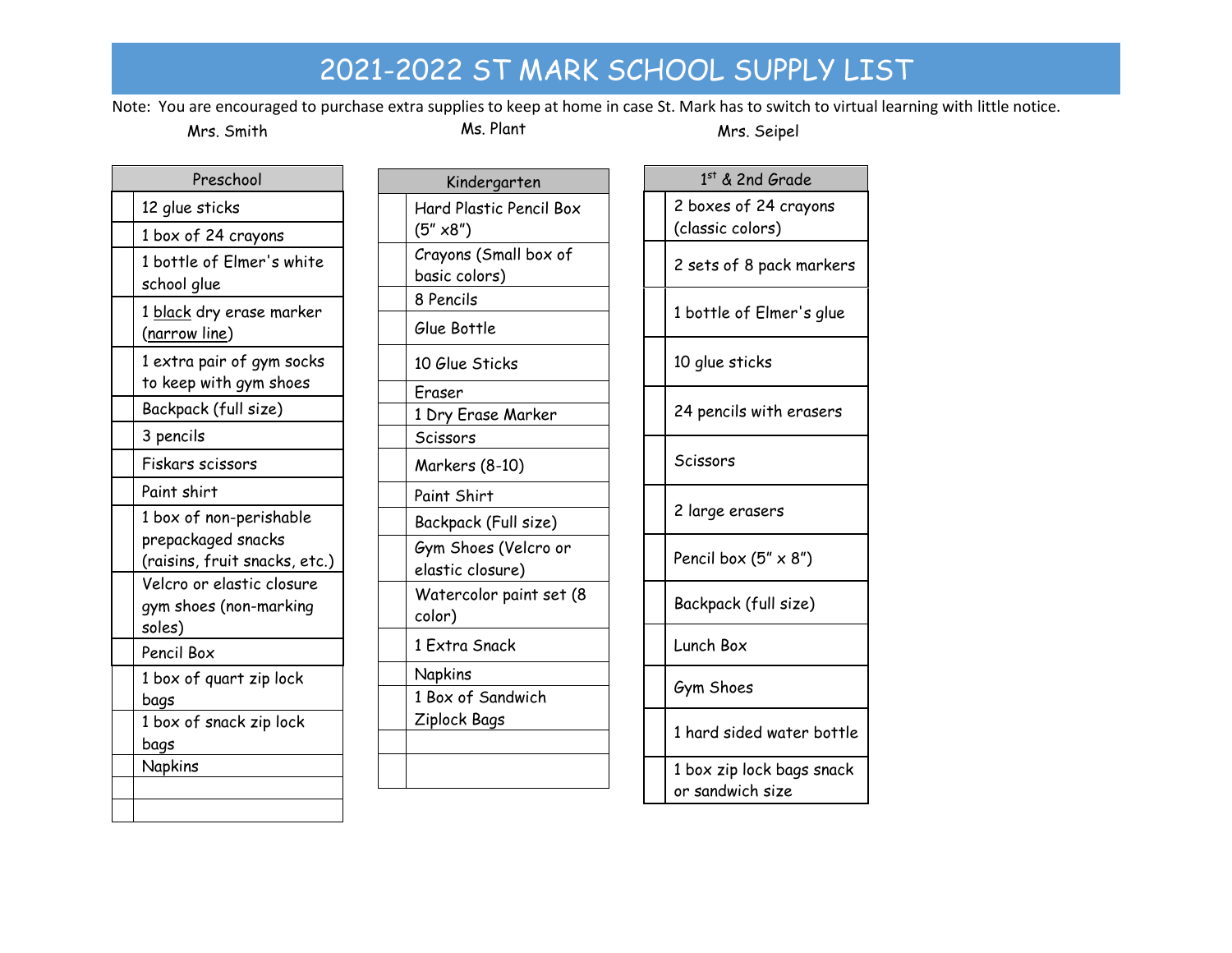## 2021-2022 ST MARK SCHOOL SUPPLY LIST

Note: You are encouraged to purchase extra supplies to keep at home in case St. Mark has to switch to virtual learning with little notice.

Mrs. Pitt and Mrs. Smith

Mrs. Knickelbein and Mr. Micheel

Mr. Biebert

| 3rd and 4th Grade |                                              |
|-------------------|----------------------------------------------|
|                   | <b>EHV Bible</b>                             |
|                   | Hymnal                                       |
|                   | 40 Pencils                                   |
|                   | 8 Colored Pens (red, orange or               |
|                   | green)                                       |
|                   | 4 Pocket Folders                             |
|                   | Pencil Box (4 <sup>th</sup> Grade needs two) |
|                   | Ruler                                        |
|                   | Scissors (4 <sup>th</sup> Grade needs two)   |
|                   | Markers and Crayons (4 <sup>th</sup> Grade   |
|                   | needs two sets)                              |
|                   | 12 Glue Sticks                               |
|                   | 6 Erasers                                    |
|                   | 2 Large Book Covers                          |
|                   | Gym Shoes                                    |
|                   | 1 watercolor paint                           |
|                   | 2 Spiral Notebooks                           |
|                   | Package of Paper Plates                      |
|                   | Plastic Spoons                               |
|                   | One Box of Kleenex                           |
|                   | Water Bottle                                 |
|                   | Earbuds                                      |
|                   | <b>Index Cards</b>                           |
|                   | Highlighters                                 |
|                   |                                              |

| 5th-6th Grade |                                                                |  |
|---------------|----------------------------------------------------------------|--|
|               | <b>EHV Bible</b>                                               |  |
|               | Hymnal                                                         |  |
|               | One 1.5" Binder and dividers                                   |  |
|               | 8 Spiral Notebooks                                             |  |
|               | 8 Pocket Folders                                               |  |
|               | 2 Packages of loose-leaf paper                                 |  |
|               | 36 Pencils                                                     |  |
|               | 10 Black, 10 Red Pens                                          |  |
|               | One box of colored pencils                                     |  |
|               | Scissors                                                       |  |
|               | 8 Glue sticks & 1 Bottle of Glue                               |  |
|               | Ruler (inches and cm)                                          |  |
|               | One box of 24 crayons                                          |  |
|               | Texas Instrument Scientific                                    |  |
|               | Calculator (phone calculator cannot                            |  |
|               | be used)                                                       |  |
|               | One Pencil bag or box                                          |  |
|               | Jumbo Book Covers - 3/5th grade &<br>$4/6$ <sup>th</sup> grade |  |
|               | Gym Clothes and Shoes                                          |  |
|               | Package of Paper Plates                                        |  |
|               | (microwavable)                                                 |  |
|               | Box of 48 Plastic Forks & Spoons                               |  |
|               | One Box of Kleenex                                             |  |
|               | 1 Box of 8 Markers                                             |  |
|               | Earbuds or head phones                                         |  |

| 7 <sup>th</sup> and 8 <sup>th</sup> Grade |                                |  |
|-------------------------------------------|--------------------------------|--|
|                                           | <b>EHV Bible</b>               |  |
|                                           | Hymnal                         |  |
|                                           | Luther's Large Catechism       |  |
|                                           | 15-20 Pencils                  |  |
|                                           | 10 Black Pens and 10 Red Pens  |  |
|                                           | 3 Pocket Folders               |  |
|                                           | 2 1" Binders                   |  |
|                                           | Ruler                          |  |
|                                           | Scientific Calculator (phone   |  |
|                                           | calculator cannot be used)     |  |
|                                           | Pencil Box or bag              |  |
|                                           | Protractor                     |  |
|                                           | 2 Packages of loose-leaf paper |  |
|                                           | Colored Pencils                |  |
|                                           | Markers                        |  |
|                                           | 2 Glue sticks                  |  |
|                                           | $3 \times 5$ Notecards         |  |
|                                           | 4 Spiral Bound Notebooks       |  |
|                                           | Highlighters                   |  |
|                                           | Gym Clothes and Shoes          |  |
|                                           | <b>Book Covers</b>             |  |
|                                           | Compass                        |  |
|                                           | Scissors                       |  |
|                                           | Plastic Forks & Spoons         |  |
|                                           | One Box of Kleenex             |  |
|                                           | Earbuds                        |  |
|                                           |                                |  |